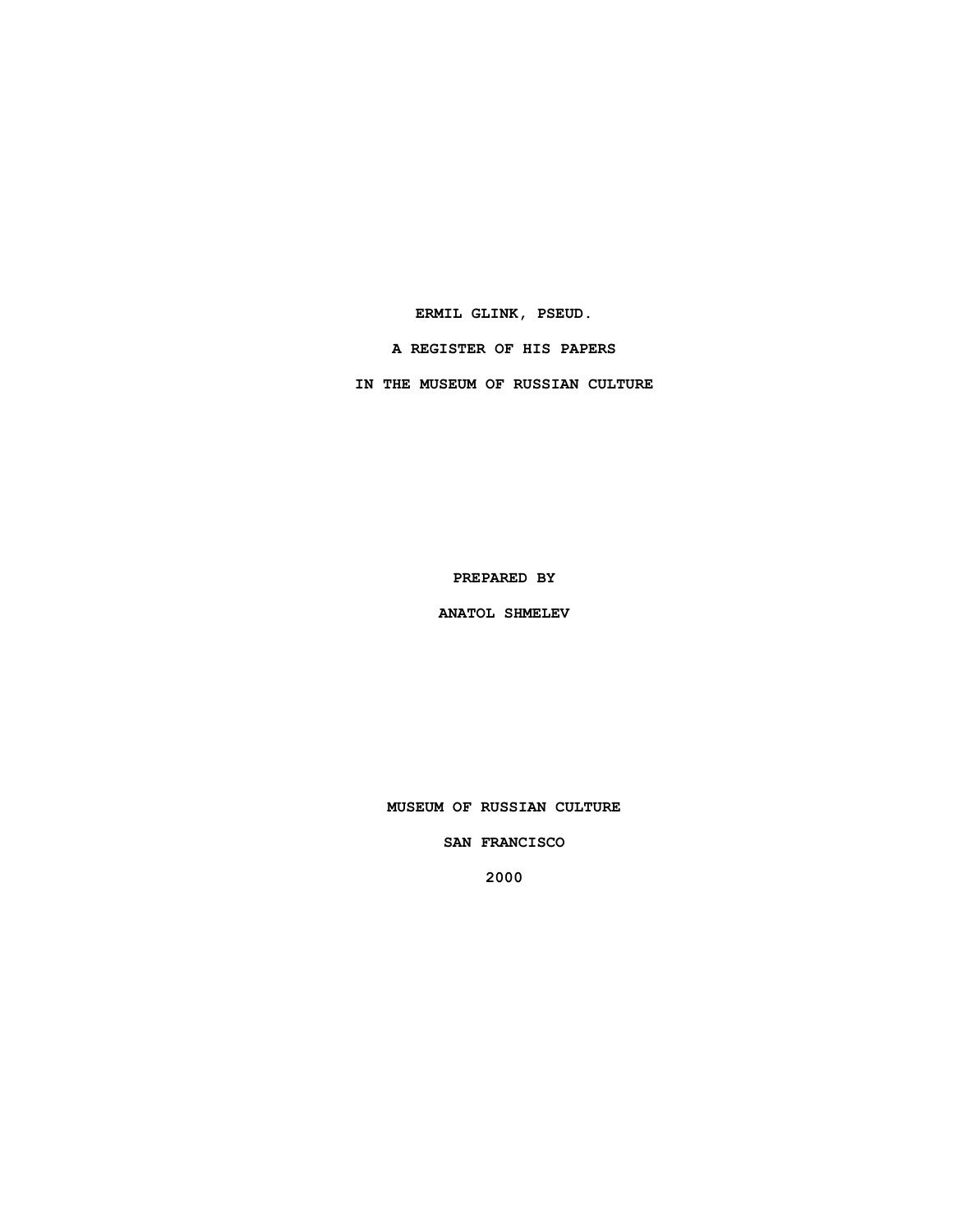#### **SCOPE AND CONTENT NOTE**

#### **ERMIL GLINK PAPERS**

**The true name of the author of these writings and correspondence is unknown – several possibilities can be gleaned from the writings, but Ermil Glink, though an obvious pseudonym, has been chosen as the main entry because it is the most prevalent (other options are N. Ch., Vasilii Labutin, and N. Panchenko, the last of which may be his real name). The writings are largely autobiographical and anti-Communist, describing the author's experiences in the Soviet Union up to the 1940s.**

**Detailed processing and preservation microfilming for these materials were made possible by a generous grant from the National Endowment for the Humanities and by matching funds from the Hoover Institution and Museum of Russian Culture. The grant also provides depositing a microfilm copy in the Hoover Institution Archives. The original materials and copyright to them (with some exceptions) are the property of the Museum of Russian Culture, San Francisco. A transfer table indicating corresponding box and reel numbers is appended to this register.**

**The Hoover Institution assumes all responsibility for notifying users that they must comply with the copyright law of the United States (Title 17 United States Code) and Hoover Rules for the Use and Reproduction of Archival Materials.**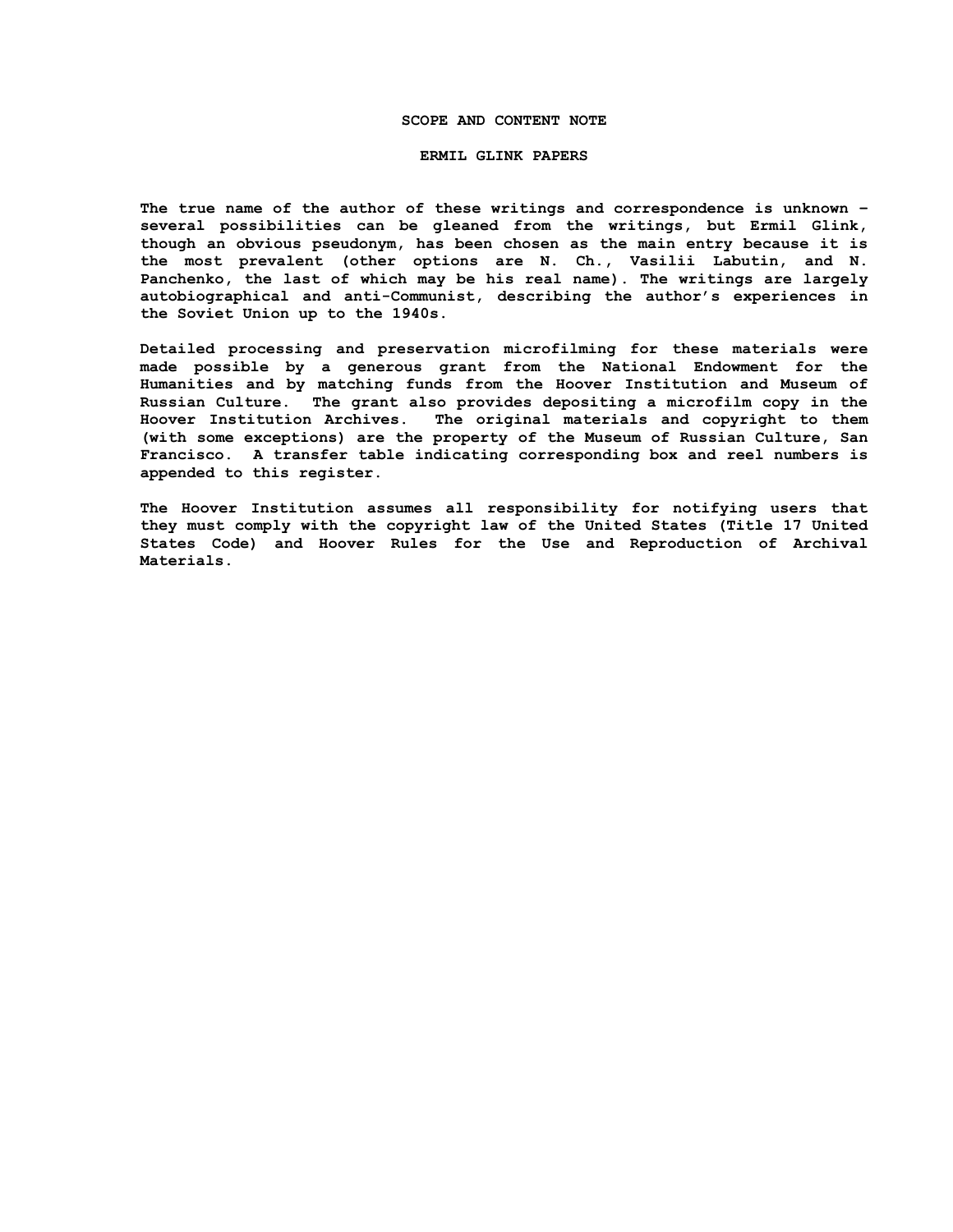## **REGISTER**

# **ERMIL GLINK PAPERS**

## **SERIES DESCRIPTION:**

| Box Nos      | Series                                                                                                                                                                                                                           |
|--------------|----------------------------------------------------------------------------------------------------------------------------------------------------------------------------------------------------------------------------------|
| $\mathbf{1}$ | CORRESPONDENCE, 1950-1953. Drafts of letters to the<br>President of the United States, Congressmen and other<br>political figures, and correspondence with the American<br>Committee for the Liberation of the Peoples of Russia |
| $1 - 3$      | WRITINGS, 1950-1967. Arranged chronologically by title.<br>Include associated correspondence                                                                                                                                     |